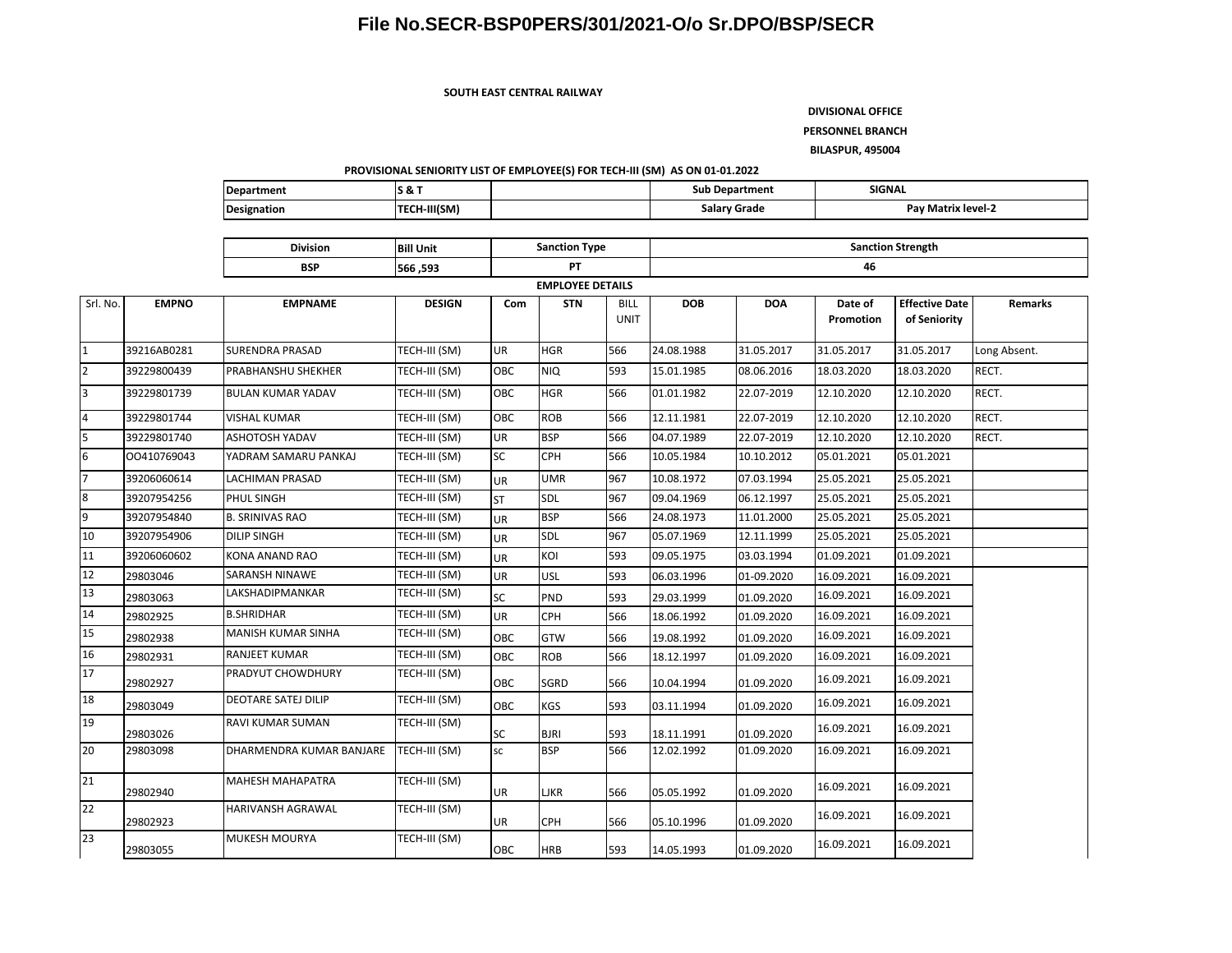| 24              | 29803065 | DHANANJAY KUMAR       | TECH-III (SM) | ОВС        | AAL         | 967 | 05.02.1994 | 01.09.2020 | 16.09.2021 | 16.09.2021 |                                                   |
|-----------------|----------|-----------------------|---------------|------------|-------------|-----|------------|------------|------------|------------|---------------------------------------------------|
| $\overline{25}$ | 29803064 | PRADEEP KUMAR GIRI    | TECH-III (SM) | <b>OBC</b> | JTI         | 593 | 01.07.1993 | 01.09.2020 | 16.09.2021 | 16.09.2021 |                                                   |
| 26              | 29803203 | SANJEET KUMAR         | TECH-III (SM) | OBC        | SJQ         | 593 | 09.01.1997 | 01.09.2020 | 16.09.2021 | 16.09.2021 |                                                   |
| 27              | 29803034 | <b>BAPAN NASKAR</b>   | TECH-III (SM) | SC         | JMG         | 566 | 05-04-1997 | 01.09.2020 | 16.09.2021 | 16.09.2021 |                                                   |
| 28              | 29803048 | ANKIT KUMAR           | TECH-III (SM) | UR         | KOI         | 593 | 28-01-1993 | 01.09.2020 | 16.09.2021 | 16.09.2021 |                                                   |
| 29              | 29803095 | NEERAJ KUMAR MEENA    | TECH-III (SM) | <b>ST</b>  | SDL         | 597 | 01-11-1996 | 01.09.2020 | 16.09.2021 | 16.09.2021 |                                                   |
| 30              | 29803125 | AVINASH KUMAR SINGH   | TECH-III (SM) | UR         | <b>BSP</b>  | 566 | 15-10-1997 | 01.09.2020 | 16.09.2021 | 16.09.2021 |                                                   |
| 31              | 29802972 | <b>JALINDRA KUMAR</b> | TECH-III (SM) | OBC        | <b>BEF</b>  | 566 | 25-09-1995 | 01.09.2020 | 16.09.2021 | 16.09.2021 |                                                   |
| 32              | 29802943 | SAMEER KUMAR          | TECH-III (SM) | UR         | AKT         | 566 | 06-08-1995 | 01.09.2020 | 16.09.2021 | 16.09.2021 |                                                   |
| 33              | 29803268 | <b>MANISH KUMAR</b>   | TECH-III (SM) | OBC        | MDGR        | 593 | 13-05-1998 | 01.09.2020 | 16.09.2021 | 16.09.2021 |                                                   |
| 34              | 29803051 | RANJEET KUMAR         | TECH-III (SM) | OBC        | KLTR        | 593 | 20-11-1994 | 01.09.2020 | 16.09.2021 | 16.09.2021 |                                                   |
| 35              | 29803058 | YOGESH KUMAR SUNHARE  | TECH-III (SM) | SC         | LATIA       | 566 | 26-07-1993 | 01.09.2020 | 16.09.2021 | 16.09.2021 |                                                   |
| 36              | 29803092 | <b>RAHUL KUMAR</b>    | TECH-III (SM) | OBC        | <b>BSP</b>  | 566 | 02-05-1985 | 01.09.2020 | 16.09.2021 | 16.09.2021 |                                                   |
| 37              | 29803162 | VIPLOVE KUMAR SINGH   | TECH-III (SM) | UR         | IB          | 566 | 17-07-1996 | 01.09.2020 | 16.09.2021 | 16.09.2021 |                                                   |
| 38              | 29803059 | <b>ARVIND KUMAR</b>   | TECH-III (SM) | OBC        | <b>NIA</b>  | 566 | 05-02-1992 | 01.09.2020 | 16.09.2021 | 16.09.2021 |                                                   |
| 39              | 29803047 | NEERAJ KUMAR TIWARI   | TECH-III (SM) | UR         | BIG         | 593 | 20-12-1992 | 01.09.2020 | 16.09.2021 | 16.09.2021 |                                                   |
| 40              | 29803050 | KU.RUCHI MESHRAM      | TECH-III (SM) | SC         | <b>BSP</b>  | 566 | 14-10-1989 | 01.09.2020 | 16.09.2021 | 16.09.2021 |                                                   |
| 41              | 29803037 | <b>AMARJEET DAS</b>   | TECH-III (SM) | SC         | APR         | 967 | 18-07-1997 | 01.09.2020 | 16.09.2021 | 16.09.2021 |                                                   |
| 42              | 29803030 | <b>NAVEEN RANGARI</b> | TECH-III (SM) | SC         | BSP         | 593 | 14-01-1992 | 01.09.2020 | 16.09.2021 | 16.09.2021 | <b>SENIORITY AS PER</b><br><b>TRAINING SCHOOL</b> |
| 43              | 29803078 | PAWAN KUMAR MEENA     | TECH-III (SM) | <b>ST</b>  | SDL         | 967 | 10-07-1997 | 01.09.2020 | 16.09.2021 | 16.09.2021 | <b>MERIT</b>                                      |
| 44              | 29803066 | <b>KULDEEP KUMAR</b>  | TECH-III (SM) | OBC        | NIQ         | 593 | 01-01-1999 | 01.09.2020 | 16.09.2021 | 16.09.2021 |                                                   |
| 45              | 29803084 | SUNIL KUMAR YADAV     | TECH-III (SM) | OBC        | KRBA        | 566 | 10-07-1990 | 01.09.2020 | 16.09.2021 | 16.09.2021 |                                                   |
| 46              | 29803053 | ANURAG JOSHI          | TECH-III (SM) | UR         | RIG         | 566 | 01-01-1993 | 01.09.2020 | 16.09.2021 | 16.09.2021 |                                                   |
| 47              | 29803094 | HANSRAJ MEENA         | TECH-III (SM) | <b>ST</b>  | SDL         | 967 | 07-08-1996 | 01.09.2020 | 16.09.2021 | 16.09.2021 |                                                   |
| 48              | 29803052 | <b>RANVEER SINGH</b>  | TECH-III (SM) | UR         | JSG         | 566 | 04-01-1996 | 01.09.2020 | 16.09.2021 | 16.09.2021 |                                                   |
| 49              | 39803148 | NIKHIL SANGODE        | TECH-III (SM) | SC         | <b>BSP</b>  | 593 | 18-01-1994 | 01.09.2020 | 16.09.2021 | 16.09.2021 |                                                   |
| 50              | 29803093 | RAMHETH MEENA         | TECH-III (SM) | ST         | <b>BDWA</b> | 967 | 01-10-1993 | 01.09.2020 | 16.09.2021 | 16.09.2021 |                                                   |
| 51              | 29802975 | <b>TAPESH MANDAL</b>  | TECH-III (SM) | OBC        | RIG         | 566 | 13-11-1995 | 01.09.2020 | 16.09.2021 | 16.09.2021 |                                                   |
| 52              | 29802920 | ABHISHEK KUMAR SHARMA | TECH-III (SM) | OBC        | <b>MDGR</b> | 593 | 16-02-1994 | 01.09.2020 | 16.09.2021 | 16.09.2021 |                                                   |
| 53              | 29803088 | VAJAHUL KAMAR         | TECH-III (SM) | OBC        | CPH         | 566 | 10-08-1994 | 01.09.2020 | 16.09.2021 | 16.09.2021 |                                                   |
| 54              | 29803044 | SAMUEL TOPNO          | TECH-III (SM) | ST         | KDTR        | 566 | 09-08-1991 | 01.09.2020 | 16.09.2021 | 16.09.2021 |                                                   |
| 55              | 29803073 | DINESH KUMAR          | TECH-III (SM) | OBC        | <b>BSP</b>  | 566 | 02-06-1984 | 01.09.2020 | 16.09.2021 | 16.09.2021 |                                                   |
| 56              | 29803062 | <b>SUDIP KONAR</b>    | TECH-III (SM) | UR         | KRL         | 566 | 18-02-1993 | 01.09.2020 | 16.09.2021 | 16.09.2021 |                                                   |
| 57              | 29803040 | ADITYA KUMAR          | TECH-III (SM) | SC         | <b>RPD</b>  | 967 | 25-02-1992 | 01.09.2020 | 16.09.2021 | 16.09.2021 |                                                   |
| 58              | 29803188 | MUNNA KUMAR           | TECH-III (SM) | OBC        | KGB         | 593 | 11.03.1993 | 01.09.2020 | 16.09.2021 | 16.09.2021 |                                                   |
| 59              | 29802934 | <b>MANNU KUMAR</b>    | TECH-III (SM) | <b>UR</b>  | <b>BUA</b>  | 566 | 05-01-1996 | 01.09.2020 | 16.09.2021 | 16.09.2021 |                                                   |
|                 |          |                       |               |            |             |     |            |            |            |            |                                                   |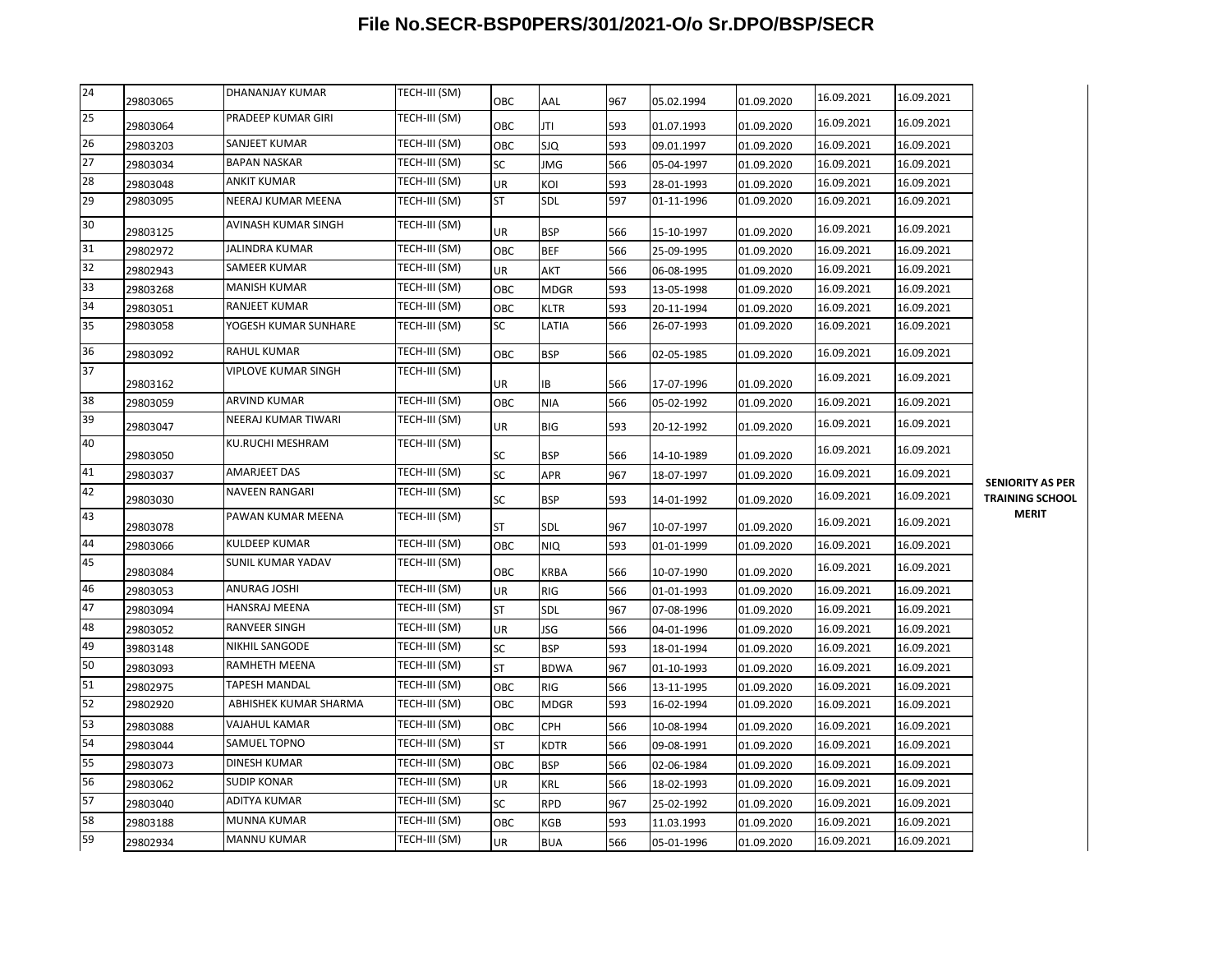| 60       | 29802878                   | <b>KSHITY YADAV</b>                       | TECH-III (SM)                  | UR              | <b>BEF</b>               | 566        | 25-07-1995               | 01.09.2020               | 16.09.2021               | 16.09.2021               |                           |
|----------|----------------------------|-------------------------------------------|--------------------------------|-----------------|--------------------------|------------|--------------------------|--------------------------|--------------------------|--------------------------|---------------------------|
| 61       | 29803061                   | <b>ARJUN KUMAR</b>                        | TECH-III (SM)                  | OBC             | NIA                      | 566        | 14-01-1989               | 01.09.2020               | 16.09.2021               | 16.09.2021               |                           |
| 62       | 29803038                   | <b>KAMAL KISHORE SAHU</b>                 | TECH-III (SM)                  | OBC             | SBRA                     | 593        | 10-09-1993               | 01.09.2020               | 16.09.2021               | 16.09.2021               |                           |
| 63       | 29803080                   | <b>ALOK KUMAR RAY</b>                     | TECH-III (SM)                  | UR              | <b>KTMA</b>              | 593        | 10-03-1995               | 01.09.2020               | 16.09.2021               | 16.09.2021               |                           |
| 64       | 29803070                   | DEVANAND ADITYA                           | TECH-III (SM)                  | ОВС             | CON/BSP                  | 117        | 16-12-1991               | 01.09.2020               | 16.09.2021               | 16.09.2021               |                           |
| 65       | 29802922                   | <b>RAJU KUMAR</b>                         | TECH-III (SM)                  | OBC             | <b>MWRN</b>              | 566        | 25.01.1996               | 01.09.2020               | 16.09.2021               | 16.09.2021               |                           |
| 66       | 29803033                   | RAMLESH KUMAR LADAR                       | TECH-III (SM)                  | SC              | KBS                      | 566        | 27-08-1987               | 01.09.2020               | 16.09.2021               | 16.09.2021               |                           |
| 67       | 29802919                   | <b>ANANT KUMAR</b>                        | TECH-III (SM)                  | OBC             | SRBA                     | 566        | 13-04-1995               | 01.09.2020               | 16.09.2021               | 16.09.2021               |                           |
| 68       | 29802917                   | HIMANSHU SEN                              | TECH-III (SM)                  | ОВС             | GAD                      | 566        | 04-01-1996               | 01.09.2020               | 16.09.2021               | 16.09.2021               |                           |
| 69       | 29803131                   | SANTOSH KUMAR YADAV                       | TECH-III (SM)                  | ОВС             | PROJ./BSP                | 114        | 06-12-1997               | 01.09.2020               | 16.09.2021               | 16.09.2021               |                           |
| 70       | 29803096                   | <b>RAJNISH KUMAR</b>                      | TECH-III (SM)                  | OBC             | SDL                      | 967        | 11-05-1991               | 01.09.2020               | 16.09.2021               | 16.09.2021               |                           |
| 71       | 29802933                   | <b>MANISH KUMAR</b>                       | TECH-III (SM)                  | ОВС             | <b>SKT</b>               | 566        | 13-05-1998               | 01.09.2020               | 16.09.2021               | 16.09.2021               |                           |
| 72       | 29803045                   | RAMPRAVESA THAKUR                         | TECH-III (SM)                  | ST              | <b>NRZB</b>              | 967        | 05-02-1991               | 01.09.2020               | 16.09.2021               | 16.09.2021               |                           |
| 73       | 29802914                   | DUKHIT KUMAR CHANDEL                      | TECH-III (SM)                  | ОВС             | PROJ./BSP                | 114        | 14-02-1994               | 01.09.2020               | 16.09.2021               | 16.09.2021               |                           |
| 74       | 29803060                   | <b>TUSAR KANT BEHERA</b>                  | TECH-III (SM)                  | OBC             | <b>BSMA</b>              | 566        | 10-09-1994               | 01.09.2020               | 16.09.2021               | 16.09.2021               |                           |
| 75       | 29802942                   | PRIYAM KUMAR                              | TECH-III (SM)                  | UR              | <b>CPH</b>               | 566        | 01-09-1994               | 01.09.2020               | 16.09.2021               | 16.09.2021               |                           |
| 76       | 29802932                   | <b>RAJAN KUMAR</b>                        | TECH-III (SM)                  | ОВС             | PROJ./BSP                | 114        | 16-02-1997               | 01.09.2020               | 16.09.2021               | 16.09.2021               |                           |
| 77       | 29802880                   | ANMOLSHUKLA                               | TECH-III (SM)                  | UR              | CON./BSP                 | 117        | 30-04-1994               | 01.09.2020               | 16.09.2021               | 16.09.2021               |                           |
| 78       | 29800775                   | <b>GORAKH KUMAR</b>                       | TECH-III (SM)                  | OBC             | <b>BSPR</b>              | 593        | 29.01.1991               | 01.08.2016               | 13.10.2021               | 13.10.2021               | <b>Came in mutual TFR</b> |
|          |                            |                                           |                                |                 |                          |            |                          |                          |                          |                          | with Suryakant , Tech-    |
|          |                            |                                           |                                |                 |                          |            |                          |                          |                          |                          |                           |
| 79       | 39209776394                | <b>DHANRAJ KISHORE</b>                    | TECH-III (SM)                  | UR              | JTI                      | 593        | 18/07/1984               | 20/03/2003               | 03.11.2021               | 03.11.2021               |                           |
| 80       | 39204AB0755                | <b>VINOD KUMAR KAUSHIK</b>                | TECH-III (SM)                  | ОВС             | MDGR                     | 593        | 24/07/1980               | 12/02/2004               | 03.11.2021               | 03.11.2021               |                           |
| 81       | 39207AB0674                |                                           |                                |                 |                          |            |                          |                          |                          |                          |                           |
| 82       |                            | DEO DULAL DEY                             | TECH-III (SM)                  | OBC             | <b>KDTR</b>              | 566        | 10/01/1975               | 12/10/2007               | 03.11.2021               | 03.11.2021               |                           |
|          | 39807AB1119                | <b>SHYAM KUMAR</b>                        | TECH-III (SM)                  | SC              | CON                      | 1000       | 15/02/1986               | 31/10/2007               | 03.11.2021               | 03.11.2021               |                           |
| 83       | 39209AB0137                | CHANDRASHEKHAR SAO                        | TECH-III (SM)                  | ОВС             | <b>BSP</b>               | 593        | 31/05/1981               | 29/08/2009               | 03.11.2021               | 03.11.2021               |                           |
| 84       | 39211200087                | SANTGIRI GOSWAMI                          | TECH-III (SM)                  | OBC             | SDL                      | 967        | 30/04/1976               | 30/05/2012               | 03.11.2021               | 03.11.2021               |                           |
| 85       | 39211AB0447                | <b>CHAND KUMAR</b>                        | TECH-III (SM)                  | OBC             | <b>BRND</b>              | 593        | 05/07/1991               | 05/11/2011               | 03.11.2021               | 03.11.2021               |                           |
| 86       | 39211AB0557                | SMT JYOTI KESHARWANI                      | TECH-III (SM)                  | UR              | <b>BSP</b>               | 566        | 07/03/1991               | 16/11/2011               | 03.11.2021               | 03.11.2021               |                           |
| 87       | 39211AB0566                | KAVITA YADAV                              | TECH-III (SM)                  | UR              | <b>BSP</b>               | 566        | 09/10/1981               | 15/12/2011               | 03.11.2021               | 03.11.2021               |                           |
| 88       | 39212AB0054                | SATISH KUMAR                              | TECH-III (SM)                  | SC              | CON                      | 1000       | 03/06/1988               | 24/04/2012               | 03.11.2021               | 03.11.2021               |                           |
| 89       | 39212AB0247                | SHAIKH SHAHZADA                           | TECH-III (SM)                  | UR              | PND                      | 593        | 02/04/1984               | 04/07/2012               | 03.11.2021               | 03.11.2021               |                           |
| 90       | 39212AB0291                | <b>SUMAN RAI</b>                          | TECH-III (SM)                  | UR              | KRL                      | 566        | 04/02/1991               | 09/07/2012               | 03.11.2021               | 03.11.2021               |                           |
| 91       | 39212AB0327                | <b>RAJESH KUMAR</b>                       | TECH-III (SM)                  | OBC             | <b>JRMG</b>              | 566        | 16/09/1988               | 10/07/2012               | 03.11.2021               | 03.11.2021               |                           |
| 92       | 39212AB0344                | YOGESH KUMAR VISHWAKARMA                  | TECH-III (SM)                  | OBC             | <b>GTW</b>               | 566        | 05/07/1982               | 13/07/2012               | 03.11.2021               | 03.11.2021               |                           |
| 93       | 39212AB0390                | <b>MATAPAL YADAV</b>                      | TECH-III (SM)                  | ОВС             | <b>CON</b>               | 1000       | 01/01/1967               | 20/07/2012               | 03.11.2021               | 03.11.2021               |                           |
| 94       | 39212AB0389                | <b>LALLAN PRASAD</b>                      | TECH-III (SM)                  | ОВС             | IB                       | 566        | 15/02/1968               | 20/07/2012               | 03.11.2021               | 03.11.2021               |                           |
| 95       | 39212AB0391                | RAMESH CHANDRA YADAV                      | TECH-III (SM)                  | OBC             | <b>BRS</b>               | 967        | 01/01/1969               | 20/07/2012               | 03.11.2021               | 03.11.2021               |                           |
| 96<br>97 | 39213AB0002<br>39213AB0003 | SATYALA AKHILESH<br><b>B.ROHINI REDDY</b> | TECH-III (SM)<br>TECH-III (SM) | UR<br><b>UR</b> | <b>BSP</b><br><b>BSP</b> | 566<br>566 | 12/06/1990<br>28/07/1989 | 01/01/2013<br>01/01/2013 | 03.11.2021<br>03.11.2021 | 03.11.2021<br>03.11.2021 |                           |